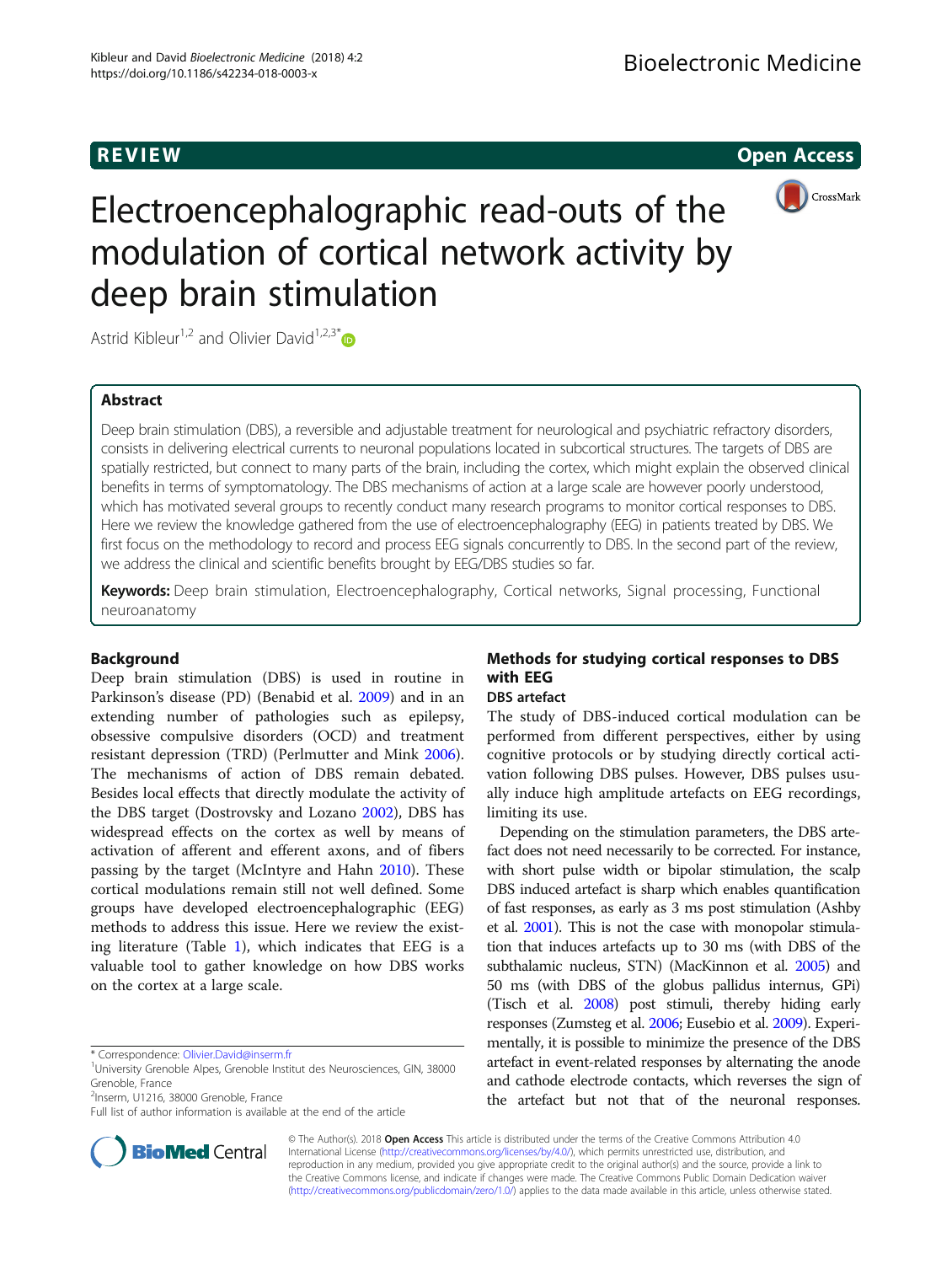| Study                     | Subjects       | DBS target | Protocol                                       | DBS effect                                                                   |
|---------------------------|----------------|------------|------------------------------------------------|------------------------------------------------------------------------------|
| Direct effect             |                |            |                                                |                                                                              |
| Ashby et al. (2001)       | 6PD            | <b>STN</b> |                                                | CEPs at 3, 5 and 8 ms                                                        |
| Baker et al. (2002)       | 10 PD, 4 Epi   | <b>STN</b> |                                                | CEPs from 1 to 400 ms                                                        |
| MacKinnon et al. (2005)   | 11 PD          | <b>STN</b> | Electrical skin stimulation                    | CEP at 23 ms                                                                 |
| Zumsteg (2006)            | 9 Epi          | Thal       |                                                | CEPs between 20 and 320 ms                                                   |
| Zumsteg (2006)            | 6 Epi          | Thal       |                                                | CEPs at 24, 34 and 70 ms                                                     |
| Tisch et al. (2008)       | 6 Pri Gen Dyst | GP         |                                                | CEP at 26.6 ms                                                               |
| Eusebio et al. (2009)     | 16 PD          | <b>STN</b> |                                                | CEP at 21 ms                                                                 |
| <b>Walker (2012a)</b>     | 5 PD           | <b>STN</b> |                                                | CEPs at 1, 5.7 and 22.2 ms                                                   |
| Walker (2012b)            | 5 Ess Trem     | Thal       |                                                | CEPs at 0.9, 5.6 and 13.9 ms                                                 |
| ON/OFF designs            |                |            |                                                |                                                                              |
| Gerschlager et al. (1999) | 10 PD, 10 HC   | <b>STN</b> | Go/NoGo                                        | Increased contingent negative variation<br>amplitude                         |
| Pierantozzi et al. (1999) | 6 PD           | STN, GPi   | Electrical skin stimulation                    | Increased frontal N30 amplitude                                              |
| Gerschlager et al. (2001) | 8PD            | <b>STN</b> | Auditory oddball task                          | No effect on P300 latency                                                    |
| Priori et al. (2001)      | 9 PD           | <b>STN</b> | Electrical skin stimulation                    | Reduced N20 amplitude                                                        |
|                           |                |            | Passive visual task                            | Reduced P100 amplitude                                                       |
| Devos et al. (2002)       | 6PD            | GPi        | Wrist flexion movement                         | Increased contralateral premovement/<br>movement FRD                         |
| Devos et al. (2003)       | 10 PD          | <b>STN</b> | Wrist flexion movement                         | Increased beta ERS                                                           |
| Devos et al. (2004)       | 10 PD, 10 HC   | <b>STN</b> | Wrist flexion movement                         | Reduced ERD spread and increased<br>ERD amplitude                            |
| Insola et al. (2005)      | 1 PD           | <b>STN</b> | Electrical skin stimulation                    | Increased N20 and N30 amplitudes                                             |
| Silberstein et al. (2005) | 16 PD          | <b>STN</b> | Resting state                                  | Reduced beta cortical coupling                                               |
| Jech et al. (2006)        | 11 PD          | <b>STN</b> | Resting state                                  | Reduced alpha power                                                          |
|                           |                |            | Passive visual task                            | Reduced N70/P100                                                             |
| Kovacs et al. (2008)      | 23 PD, 11 HC   | <b>STN</b> | Auditory oddball task                          | P300 amplitude correlated to DBS voltage                                     |
| Conte et al. (2010)       | 13 PD, 13 HC   | <b>STN</b> | Somatosensory temporal<br>discrimination task  | Reduced parietal SEP amplitude                                               |
| Klostermann et al. (2010) | 10 PD          | <b>STN</b> | Choice response task                           | Reduced lateralized readiness potentials                                     |
|                           |                |            | Oddball task                                   |                                                                              |
| Cavanagh et al. (2011)    | 14 PD          | <b>STN</b> | Decision task                                  | Inversed theta power relation to RT                                          |
| Swann et al. (2011)       | 15 PD, 15 HC   | <b>STN</b> | Stop signal task                               | Increased right frontal beta power                                           |
| Broadway et al. (2012)    | 12 TRD         | SCC        | Resting state                                  | Increased frontal theta cordance                                             |
| Selzler (2013)            | 10 PD, 20 HC   | <b>STN</b> | Working memory task                            | Reduced N200 amplitude and increased<br>N200 latency                         |
| Figee et al. (2013)       | 13 OCD         | <b>NAc</b> | Symptom provocation task                       | Reduced low frequency ERS                                                    |
| Smolders et al. (2013)    | 8 OCD          | <b>NAc</b> | Resting state                                  | Reduced frontal theta phase stability                                        |
| Quraan et al. (2014)      | 12 TRD, 15 HC  | SCC        | Resting state                                  | Frontal theta and parietal alpha asymmetry<br>dependent on clinical response |
| Hilimire (2015)           | 7 TRD          | SCC        | Emotional self referential task                | Reduced P1 and P3 amplitudes                                                 |
| Gulberti et al. (2015a)   | 12 PD, 12 HC   | <b>STN</b> | Rhythmic auditory stimulation                  | Reduced P1/N1 amplitude                                                      |
| Gulberti et al. (2015b)   | 12 PD, 12 HC   | <b>STN</b> | Rhythmic auditory stimulation<br>Resting state | Normalized beta modulation<br>Reduced beta power                             |
| Sun et al. (2015)         | 20 TRD         | SCC        | Working memory task                            | Reduced frontal gamma and beta power<br>and increased theta-gamma coupling   |

<span id="page-1-0"></span>Table 1 Summary of EEG DBS studies and their principal results. Subjects number were given only for those who had direct stimulation or ON/OFF DBS protocol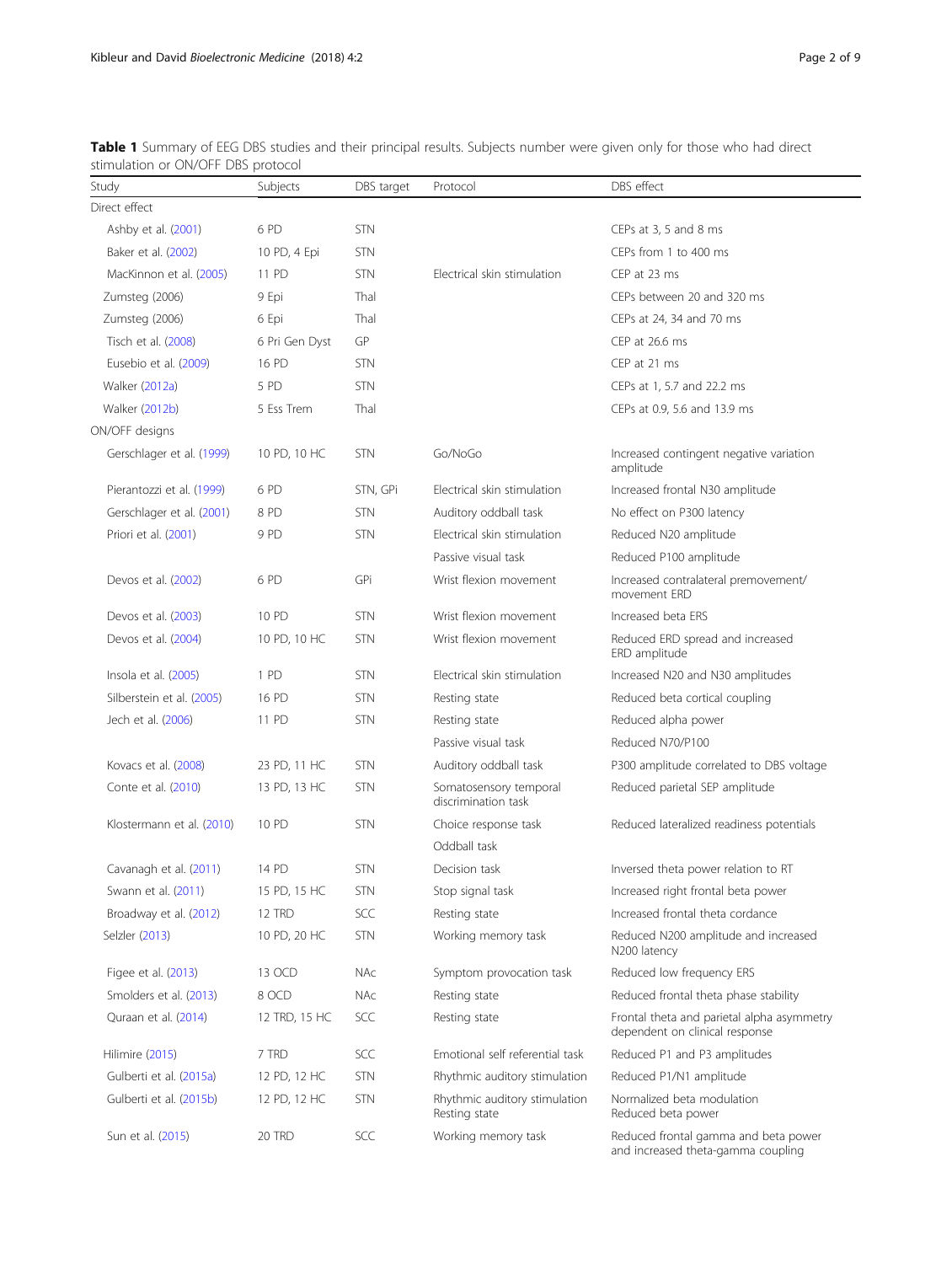| stimulation or ON/OFF DBS protocol (Continued) |          |            |                       |                                                                                                                           |  |  |
|------------------------------------------------|----------|------------|-----------------------|---------------------------------------------------------------------------------------------------------------------------|--|--|
| Study                                          | Subjects | DBS target | Protocol              | DBS effect                                                                                                                |  |  |
| Kibleur (2016)                                 | 12 OCD   | <b>STN</b> | Stop signal task      | Reduced P300 amplitude and increased P300<br>latency and reduced basal ganglia to right<br>frontal cx connection strength |  |  |
| Kibleur (2017)                                 | 5 TRD    | <b>SCC</b> | Emotional Stroop task | Reduced N170 amplitude and reduced temporal<br>pole to visual ventral cx connection strength                              |  |  |

Table 1 Summary of EEG DBS studies and their principal results. Subjects number were given only for those who had direct stimulation or ON/OFF DBS protocol (Continued)

PD Parkinson's Disease, Epi epilepsy, Pri Gen Dyst primary generalized dystonia, Ess Trem Essential Tremor, HC healthy control, TRD treatment resistant depression, OCD obsessive compulsive disorder, STN subthalamic nucleus, Thal thalamus, GP globus pallidus, GPi globus pallidus internus, NAc nucleus accumbens, SCC subcallosal cingulate cortex, SCEP subcortical-cortical evoked potential, ERS event related synchronization, ERD event related desynchronization, SEP somato-sensory evoked potential, RT reaction time, cx cortex

Therefore, averaging recordings with inverted cathode and anode minimizes the artefact amplitude and enables visualization of evoked responses, as early as 1 ms after the artefact (Walker et al. [2012a,](#page-8-0) [b](#page-8-0)).

Because EEG is best suited to record activity below 40 Hz, in particular for event-related responses, lowpass filtering (e.g. with a 50 Hz cutoff (Cavanagh et al. [2011](#page-7-0); Swann et al. [2011;](#page-7-0) Selzler et al. [2013](#page-7-0))) is usually sufficient to remove the DBS artefact and its harmonics when DBS is applied at high frequency, e.g. 130 Hz (Fig. 1). However, using narrow band-pass filters can produce synchronized artefactual activity from ringing artefacts (Yeung et al. [2004](#page-8-0)). In some cases, there are still high amplitude aliasing artifacts with lower frequencies, which can be corrected individually using notch filters (Jech et al. [2006](#page-7-0); Kibleur et al. [2017\)](#page-7-0) and/or matched filter method which consists in modeling the artifact of the recordings with combination of sinusoidal waves (Sun et al. [2014\)](#page-7-0).

If monovariate spectral filtering is insufficient, spatial methods of signal decomposition can be used, e.g. independent component analyses. The components corresponding to the DBS artefact can be identified and removed from the data based on their typical topographical distribution (focal above electrodes) and their temporal and spectral patterns (Gulberti et al. [2015a](#page-7-0), [b\)](#page-7-0).

#### Subcortico-cortical evoked responses

The cortical networks modulated by DBS can be studied by recording their electrophysiological responses to single pulses, the so-called subcortico-cortical evoked potentials (SCEPs, Fig. [2](#page-3-0)) (MacKinnon et al. [2005;](#page-7-0) Zumsteg et al. [2006;](#page-8-0) Baker et al. [2002\)](#page-7-0), to paired pulses or to bursts of high frequency stimulation (Baker et al. [2002](#page-7-0)). SCEPs are built by triggering the stimulation artifact, epoching and averaging over hundreds of events. Then, from the electrode contact position obtained using post-operative MRI images, a cortical mapping of DBS from SCEPs features

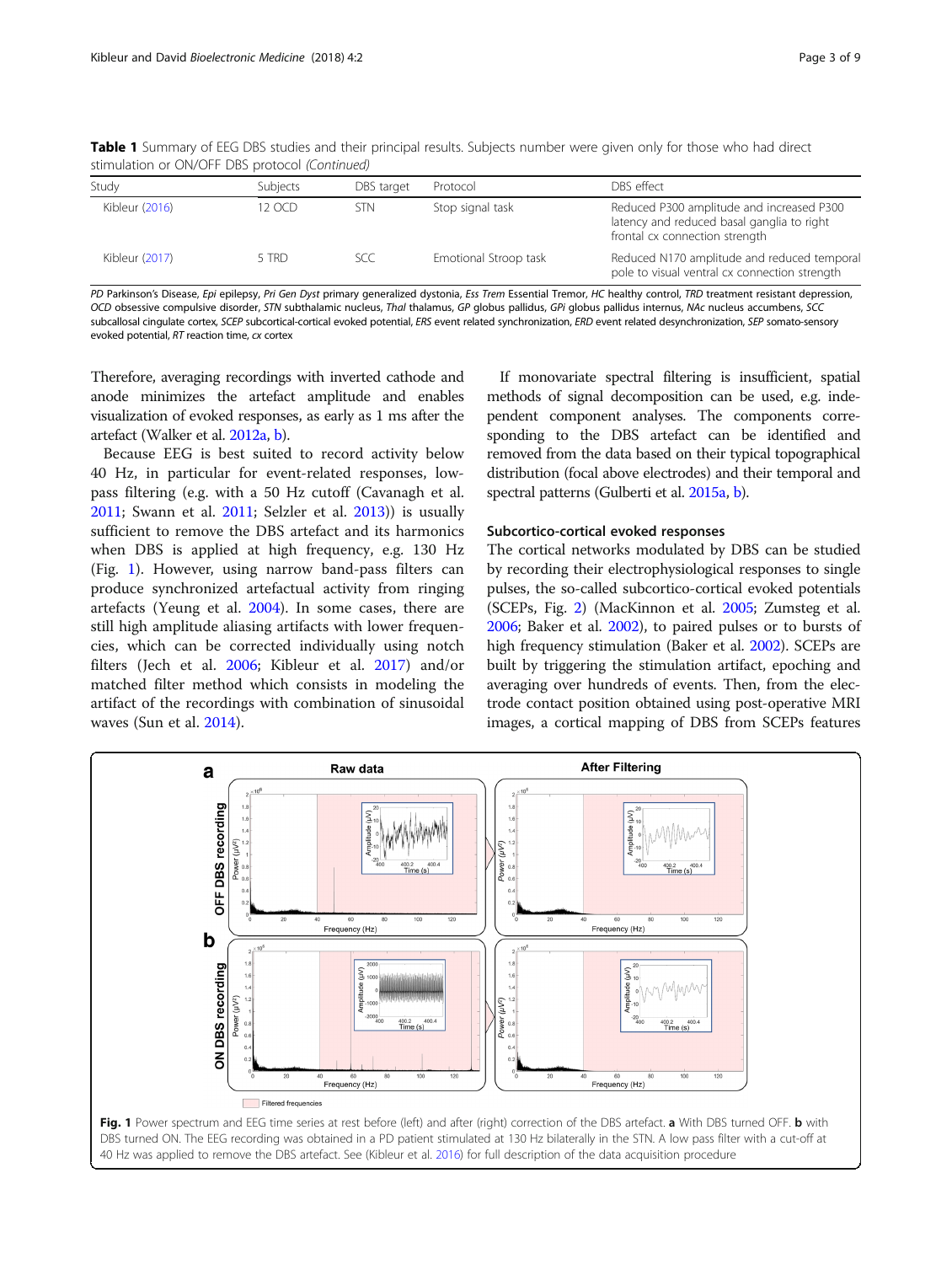<span id="page-3-0"></span>

can be established (Ashby et al. [2001](#page-7-0); Tisch et al. [2008](#page-8-0)). The effect of DBS parameters on SCEPs amplitude and spatial patterns can be studied as a function of DBS frequency (Eusebio et al. [2009\)](#page-7-0) or voltage (Walker et al. [2012a](#page-8-0); [b](#page-8-0)). EEG source reconstruction of SCEPs can be used to improve the DBS cortical mapping, for instance with LORETA method (Zumsteg et al. [2006](#page-8-0)). It has also been proposed to combine SCEPs and somatosensory evoked potentials (SEPs) on the same patients (MacKinnon et al. [2005](#page-7-0)). It was suggested that SCEPs and SEPs medium latency components may originate from the same cortical regions because of their similar scalp topography.

#### Task-related evoked responses

The impact of DBS on cortical networks can be studied during specific tasks (sensory, motor, executive, cognitive or emotional) by comparing EEG recordings with DBS turned ON or OFF, in a sequential manner (Smolders et al. [2013](#page-7-0)), in randomized counterbalanced order (Cavanagh et al. [2011;](#page-7-0) Swann et al. [2011;](#page-7-0) Selzler et al. [2013\)](#page-7-0) and double blind fashion (Kovacs et al. [2008](#page-7-0)). Both EEG sessions can be recorded on the same day consecutively without electrode repositioning between sessions (Devos et al. [2004](#page-7-0)).

Alternating EEG recordings with DBS ON and OFF requires to be careful about the DBS washout effect: when turning the stimulator OFF, there might be still ongoing DBS ON carry over effects (Gulberti et al. [2015b](#page-7-0)), such as the modulation of synaptic plasticity induced by chronic DBS that is not washed out by brief DBS discontinuation (Gulberti et al. [2015a;](#page-7-0) Quraan et al. [2014](#page-7-0)). Therefore, it is important to wait sufficiently long, given the ethically acceptable conditions that depend on the pathology, between the DBS setting modification and the beginning of task-related behavioral and EEG recordings. The wash-out time required is highly dependent on the associated symptoms, target and pathology, and hence on the studied brain networks. For instance, in PD, motor symptoms are very quick (a few minutes (Moro et al. [2002\)](#page-7-0)) to appear when the stimulation is turned OFF whereas in TRD, the depressive symptoms may take much more time to come back (from few hours up to several weeks (Mayberg et al. [2005\)](#page-7-0)).

Chronic DBS effects on cortical networks can also be studied with DBS discontinued just before the EEG recording in order to avoid any effect of the DBS artefact in the data analysis. This has been used in several longitudinal studies to look at the long-term plastic effects of DBS, with EEG recordings before DBS implantation and then at several time points during chronic DBS treatment (Broadway et al. [2012;](#page-7-0) Hilimire et al. [2015\)](#page-7-0). A similar procedure has also been used to contrast a condition where DBS was switched OFF for 12 h (OFF state) and a condition where DBS was switched OFF just before the recording (ON state) after a long ON DBS period (Pierantozzi et al. [1999\)](#page-7-0), assuming that the DBS post-effect period can last up to 3 h (Devos et al. [2002](#page-7-0)). These methods bypass the stimulation artifact issue but they remove the acute DBS effects on the brain. Indeed, for instance, the effect of DBS on SEPs faded away progressively in 1 h after switching the DBS OFF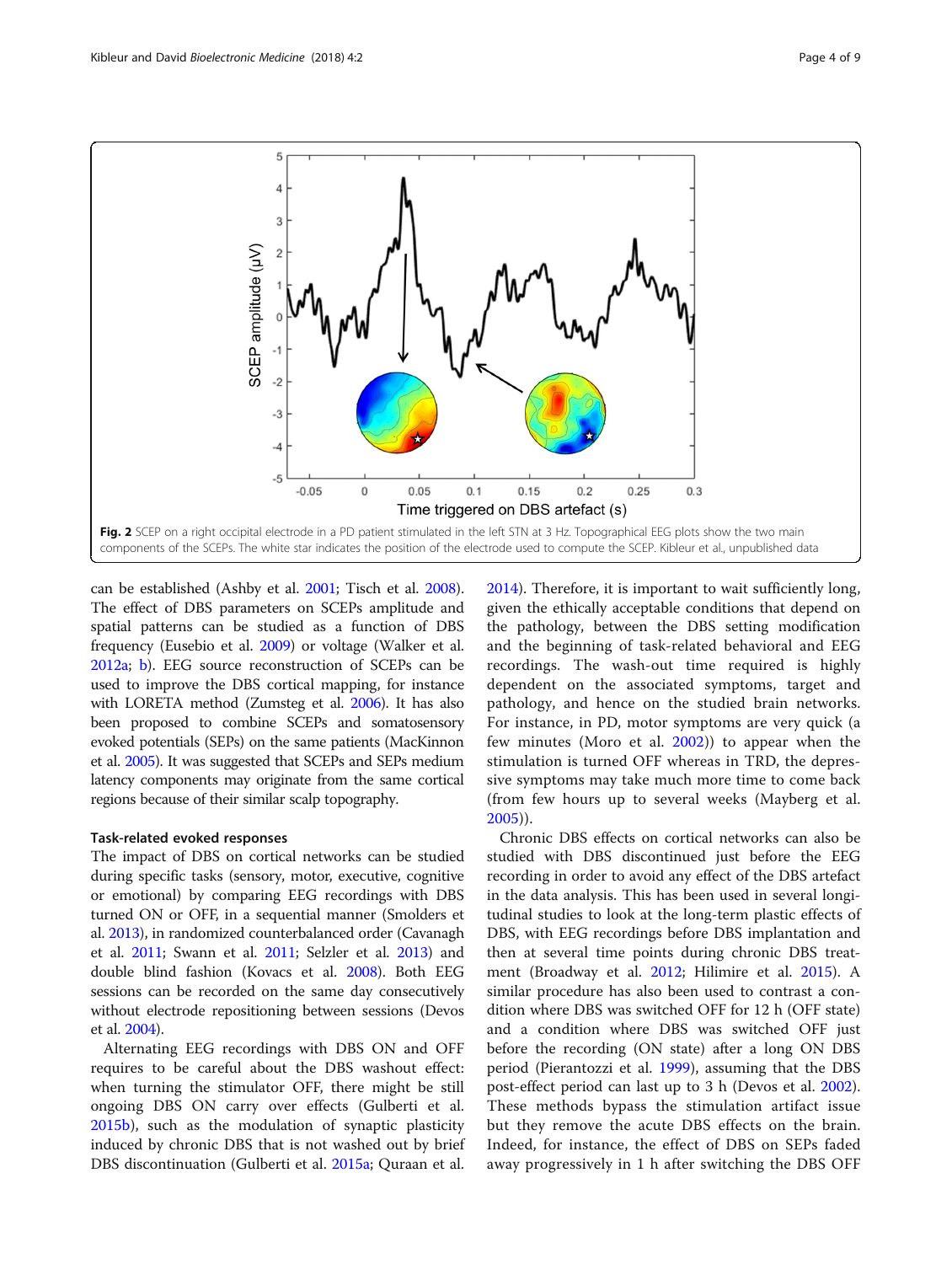(Pierantozzi et al. [1999](#page-7-0)). Therefore, this method may lead to underestimations of DBS effects.

Acute DBS effects can be studied through the modulation of task event-related potentials (ERPs), in terms of amplitude, shape and latency, by switching DBS ON and OFF (Fig. 3). In TRD patients, this approach was used to study the effect of subgenual cingulate cortex (SCC) stimulation during an emotional word recognition task (Hilimire et al. [2015](#page-7-0)) and an emotional Stroop task (Kibleur et al. [2017](#page-7-0)). In OCD patients, it was used to study the role of the associative-limbic STN on the cortical networks of motor inhibition during a stop signal task (Kibleur et al. [2016](#page-7-0)). The same methodology was also used to study ERPs amplitude and latency modulation by DBS on visual evoked potentials (Jech et al. [2006](#page-7-0); Priori et al. [2001\)](#page-7-0), in a passive rhythmic auditory stimulation task (Gulberti et al. [2015b\)](#page-7-0), in a working memory task (Selzler et al. [2013](#page-7-0)) and in an auditory Go/NoGo task in PD patients stimulated in the STN (Gerschlager et al. [1999](#page-7-0); [2001](#page-7-0)) and on SEPs in PD patients with STN (Priori et al. [2001;](#page-7-0) Conte et al. [2010](#page-7-0); Insola et al. [2005](#page-7-0)) and GPi DBS (Pierantozzi et al. [1999\)](#page-7-0). As for SCEPs, the reconstruction of ERP sources, for example using minimum norm (Kibleur et al. [2016\)](#page-7-0) or multiple sparse priors (Kibleur et al. [2017\)](#page-7-0), can help defining the projection of DBS modulation on cortical regions activated by the specific cognitive tasks. In addition, dynamical causal modelling can also address the issue of how DBS modulates subcortico-cortical and corticocortical effective connectivity (Kibleur et al. [2016,](#page-7-0) [2017\)](#page-7-0).

Beyond ERPs, task-related DBS effects can also be described from macroscopic neural oscillations using spectral analyses time-locked to stimulus presentation. Averaging across trials then gives a time frequency representation of the evoked activity. EEG power modulation by DBS was studied in PD patients (stimulated in the STN and/or GPi) on evoked beta power in an inhibition task (Swann et al. [2011](#page-7-0)), on alpha desynchronization and beta synchronization in a motor task (Devos and Defebvre [2006\)](#page-7-0) and a passive rhythmic auditory stimulation task (Gulberti et al. [2015a](#page-7-0)). Time frequency maps were also computed in a working memory task in STN DBS PD patients (Selzler et al. [2013](#page-7-0)), in STN DBS OCD patients during a symptom provocative task (Figee et al. [2013\)](#page-7-0) and in SCC DBS TRD patients (Sun et al. [2015](#page-7-0)). Then, by focusing on frequency bands of interest, the DBS modulation of the spectral power or cordance (sum of normalized absolute and relative theta power) can be studied in terms of amplitude and peak latency, as in PD patients in a motor task (Devos et al. [2004\)](#page-7-0) or in TRD patients at rest (Broadway et al. [2012\)](#page-7-0).

To study non-phase locked (induced) responses, a trial to trial analysis must be used, for instance, to show the DBS modulation of theta power regression with response time in a decision task (Cavanagh et al. [2011](#page-7-0)). The DBS effects on coherence spectrum (Silberstein et al. [2005](#page-7-0)), on phase coherence (Quraan et al. [2014\)](#page-7-0) or on phase amplitude coupling (Sun et al. [2015\)](#page-7-0) were also studied to assess differences in cortico-cortical coupling. To study neural communication between brain nodes, the

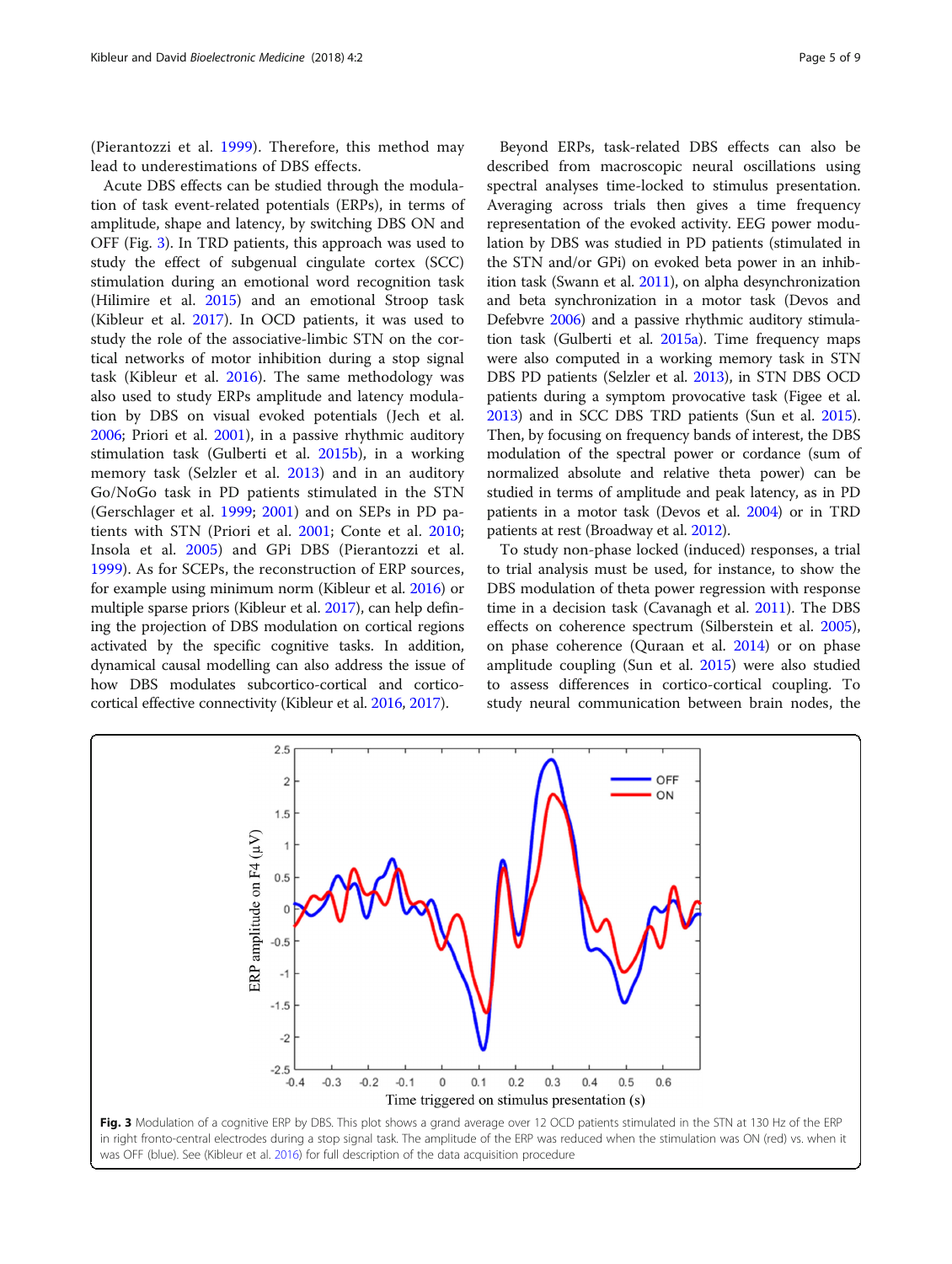resting state phase preservation index (quantifying the phase stability of an oscillation) was proposed as a potential tool of interest for quantifying the frontal theta activity in STN DBS OCD patients (Smolders et al. [2013](#page-7-0)).

#### Advances in therapy and neurophysiology from DBS-EEG studies

EEG thus offers many ways to study the mechanisms of action of DBS at the cortical level, which should enable to improve DBS methodology for optimal clinical outcomes and to increase our understanding of human neurophysiology.

#### Improving parameters setting for DBS therapy

Improving DBS efficacy is an important clinical research objective. Conclusions from EEG-DBS studies focused on the mapping of subcortico-cortical projections may enable to refine DBS targeting. For instance, in the STN, more ventral stimulation elicited stronger SCEP at 3 ms (Ashby et al. [2001\)](#page-7-0), and more dorsal stimulation increased the amplitude of the medium latency of SCEP (peak around 23 ms) (MacKinnon et al. [2005](#page-7-0)). In pallidal DBS in primary generalized dystonia, contacts located more ventrally (corresponding to the clinically effective contacts) elicited larger medium latency SCEP (Tisch et al. [2008\)](#page-8-0). However, even if cortical activation was tightly dependent on electrode position (Zumsteg et al. [2006](#page-8-0)), direct cortical activation could produce relatively similar evoked responses with different targets (such as the anterior and dorsomedial nuclei of the thalamus (Zumsteg et al. [2006](#page-8-0))). Studies of SCEPs also showed some links between DBS parameters and cortical response patterns that could be related to clinical response. For example, monopolar DBS of the thalamus induced cortical responses four times higher in amplitude than bipolar DBS (Zumsteg et al. [2006\)](#page-8-0). This amplitude modulation was highly dependent on electrode's impedance. Early SCEP amplitude and frequency were related to clinical effect in tremor patients stimulated in the thalamus, which suggests that this SCEP component could be used to choose DBS parameters optimally (Walker et al. [2012a\)](#page-8-0).

In studies correlating the clinical evolution with the EEG modulation by DBS, predictive biomarkers of treatment response could be outlined. Theses markers can in principle be assessed before implantation and thus bring information for surgical decision. For instance, in TRD where SCC DBS efficacy was shown to be highly heterogeneous across patients, low frontal theta cordance predicted greater clinical improvement after 24 weeks (Broadway et al. [2012\)](#page-7-0). Because of its sensitivity to DBS parameters, EEG modulation by DBS can theoretically be used to help optimizing DBS parameters to reach best

clinical outcome with least side effects. In PD patients, STN DBS induced a decrease of early visual evoked potentials which was proportional to the intensity of power increase (Jech et al. [2006](#page-7-0)) and the fronto-central P300 amplitude from an oddball auditory task was correlated with the stimulation voltage (Kovacs et al. [2008](#page-7-0)).

EEG biomarkers are particularly useful in pathologies where DBS effects on symptoms are not immediately observed, such as in psychiatric diseases. For instance, in TRD patients, frontal theta cordance increase at 4 weeks predicted stronger clinical benefit at 24 weeks (Broadway et al. [2012](#page-7-0)). Furthermore, the clinical efficacy of subgenual cingulate DBS in those patients was correlated with decreased right frontal gamma oscillations and increased left frontal theta-gamma coupling during a working memory task (Sun et al. [2015](#page-7-0)). In OCD patients, nucleus accumbens (NAc) DBS was suggested to improve the symptoms by inducing a reduction of frontal theta phase stability (Smolders et al. [2013](#page-7-0)). Measuring this index for several stimulation parameters could thus be a way to find optimal DBS parameters.

EEG DBS studies can also validate the use of DBS by comparing its effects on EEG markers with the effects of best medical treatments, or by comparing these effects with the same markers in healthy control groups. For instance, it has been shown that STN DBS in PD patients normalized the movement related desynchronization (Devos et al. [2004\)](#page-7-0), the post-movement beta synchronization (Devos et al. [2003](#page-7-0)), the central beta cortico-cortical coupling at rest (Silberstein et al. [2005](#page-7-0)) and the beta modulation evoked by fast rhythmic auditory stimulation (fRAS) (Gulberti et al. [2015a\)](#page-7-0) to near normal patterns and that these effects were similar to the ones induced by L-dopa treatment. Using fRAS, another study showed that the normalization of early ERP amplitudes was specific to STN DBS action and that dopaminergic treatment did not restore a normal pattern (Gulberti et al. [2015b](#page-7-0)). It was also shown in PD patients that STN and GPi DBS induced an increase of the SEPs (Pierantozzi et al. [1999](#page-7-0)) and partially restored movementrelated spectral patterns similarly to dopaminergic drugs (Devos and Defebvre [2006](#page-7-0)). Moreover, STN DBS in PD patients normalized (compared to healthy subjects) the working memory N200 amplitude and latency (Selzler et al. [2013\)](#page-7-0), the lateralized readiness potentials latency in a choice response task (Klostermann et al. [2010](#page-7-0)) and the fronto-central contingent negative variation amplitude (pre-stimulus negative potential shift) but did not change the P300 latency, which was shortened by levodopa treatment, in a Go/NoGo task (Gerschlager et al. [1999](#page-7-0), [2001\)](#page-7-0).

Finally, EEG studies of DBS cortical effects may be used to investigate stimulation side effects mechanisms. For instance, DBS induced increase of impulsive behavior in high conflict decision was shown to be related to decreased interactions between STN and mesial prefrontal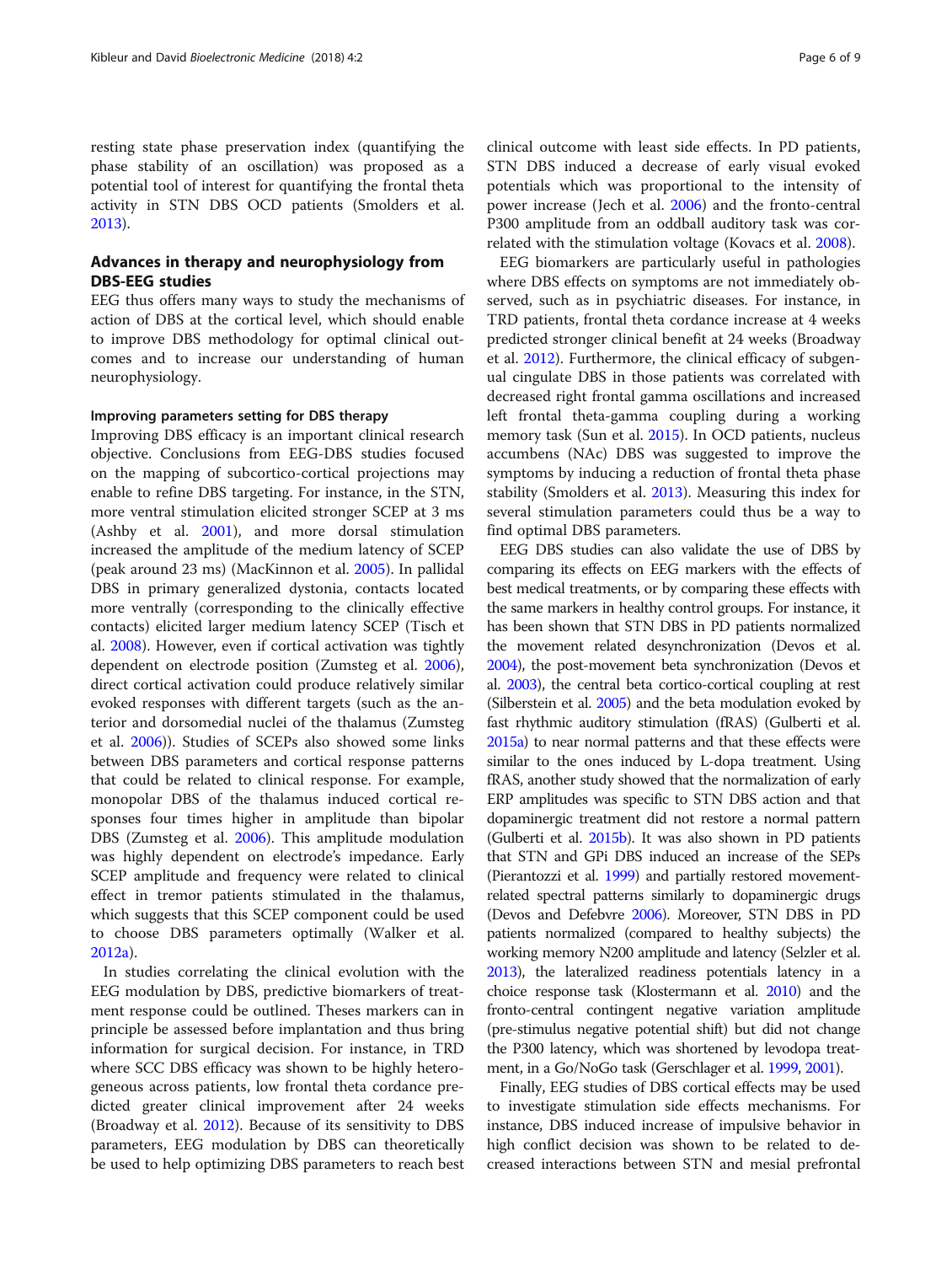cortex (Cavanagh et al. [2011](#page-7-0)). The functional connectivity between these two structures might thus be a good target in order to reduce impulsivity related to DBS therapy.

#### Understanding better functional neuroanatomy

EEG studies can be used to investigate the differential effects of DBS on brain dynamics. In longitudinal studies, modulation of different processes may require different DBS durations. This was shown in TRD patients in a self-referential task where SCC DBS induced after 1 month a reduction of the automatic processing of negative information (as shown by an effect on the early ERPs) and after 6 months a reduction of the controlled processing of this information (as shown by an effect on later ERPs) (Hilimire et al. [2015](#page-7-0)).

EEG-DBS studies can also improve our understanding of DBS mechanisms of action on brain networks by measuring the remote neurophysiological effects of DBS on various cortical regions. For example, STN DBS in PD was shown to increase cortical beta activity in a motor inhibition task, suggesting a DBS-induced improvement of information transfer from the basal ganglia to the cortex (Swann et al. [2011\)](#page-7-0). The modulation of brain networks with DBS can also be used to synchronize DBS target activity at specific frequencies. By studying the modulation of SCEPs by dopamine in PD patients, STN-cortical networks were shown to resonate at around 20 Hz, depending on dopamine intake which could limit the induced amplitude increase at this frequency (Eusebio et al. [2009\)](#page-7-0).

Assuming that early SCEPs are generated by cortical regions directly connected to the DBS target, inferences on the nature of the conducting elements can be made according to SCEP latencies. For instance, the SCEP occurring before 8 ms from STN stimulation were proposed to originate from antidromic activation of premotor and motor cortex connections to the STN (Ashby et al. [2001](#page-7-0)). Furthermore, the SCEP observed at 3 ms could be evoked with low stimulation power implying that it could originate from the activation of myelinated axons, which have low activation threshold (Ashby et al. [2001\)](#page-7-0). This early SCEP component could be equivalent to the 1 ms latency component found in another study that was hypothesized to originate from non-synaptic antidromic activation (Walker et al. [2012b](#page-8-0)) due to its short latency and refractory period. The frontal early SCEP might be related to STN DBS clinical efficacy in PD whereas later SCEPs (after 20 ms), which represent indirect (polysynaptic) cortical activation, may implicate networks not strongly involved in the clinical improvement (MacKinnon et al. [2005](#page-7-0)).

The modulation of effective connectivity by DBS, either at the subcortico-cortical or at the cortico-cortical levels, can also be studied from EEG signals. In TRD patients responders to subgenual cingulate DBS, DBS was shown to normalize (compared to control subjects) resting state alpha and theta power asymmetry and long range functional connectivity between left fronto-central and right parietal regions (Quraan et al. [2014\)](#page-7-0). In TRD patients, effective connectivity from the temporal pole to the fusiform gyrus was decreased with SCC DBS (Kibleur et al. [2017\)](#page-7-0). In OCD patients, it was shown that subcortico-cortical effective connectivity was the most modulated connection by STN DBS in a motor inhibition task (Kibleur et al. [2016](#page-7-0)).

#### Conclusion

EEG-DBS methodology is an interesting approach to better understand the functional neuroanatomy of the human brain. EEG is safe and cheap and can be easily conducted in many clinical neurophysiology environments. It is appropriate for DBS studies but also for other kinds of electrical stimulation, such as vagus nerve stimulation (Corazzol et al. [2017;](#page-7-0) Clarençon et al. [2014;](#page-7-0) Kibleur [n.d.](#page-7-0)). Furthermore, new advances in closed-loop DBS (Osorio et al. [2001](#page-7-0); Broccard et al. [2014;](#page-7-0) Parastarfeizabadi and Kouzani [2017](#page-7-0)) aim at optimizing stimulation parameters using neuronal and/or physiological feedbacks to obtain the best effects with the lowest electrical consumption. The beneficial use of scalp EEG for closed-loop DBS still needs to be demonstrated.

It is thus important to keep continuing characterizing better the DBS footprints on cortical activity as recorded by EEG, even though EEG spatial resolution will remain intrinsically limited to few centimeters. Unfortunately, the post-processing of EEG data is complex and timeconsuming. Important issues remain to be addressed, such as improving noise correction and testing the stability and repeatability of EEG markers of DBS mechanisms of action. In the future, it will be important to better homogenize the way the data are recorded and processed by using shared methods in open-source processing toolboxes. Another aspect to standardize such studies would be to better control important factors such as medication, wash-out duration and stimulation parameters. Finally, data sharing between international DBS centers is a meaningful way to quickly improve the statistical validity of the main findings.

#### Acknowledgements

The authors thank Prs Stéphan Chabardès, Mircea Polosan and Paul Krack for having facilitated the development of the EEG methodology in DBS patients at Grenoble University Hospital.

#### Funding

This work was funded by INSERM (OD) and "Agence Nationale pour la Recherche"; grant ANR-14-CE13–0030-01 PHYSIOBS (AK).

#### Availability of data and materials

Data sharing is not applicable to this article as no datasets were generated or analysed during the current study.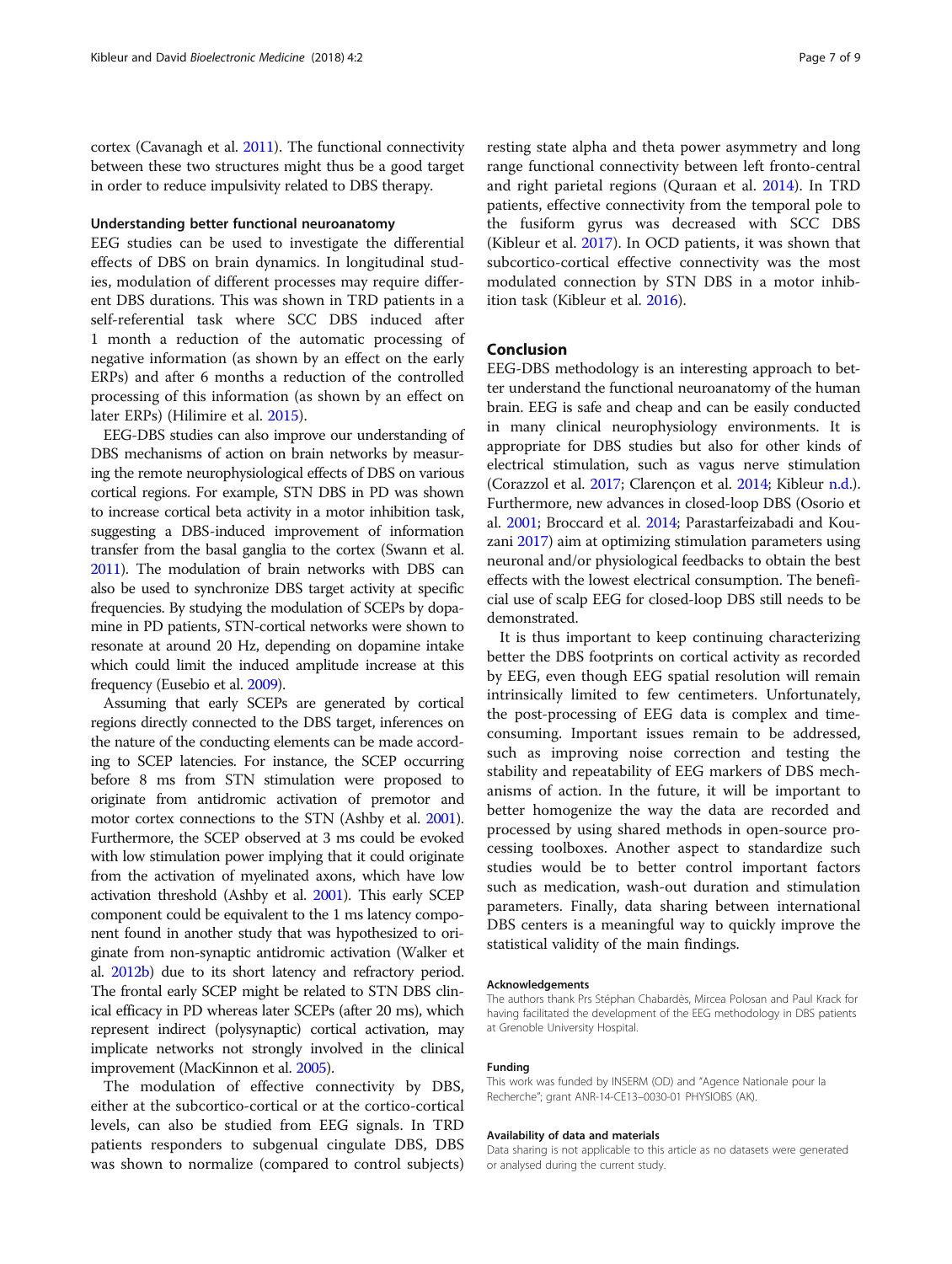#### <span id="page-7-0"></span>Authors' contributions

AK and OD wrote the manuscript. Both authors read and approved the final manuscript.

#### Ethics approval and consent to participate

Data plotted in the Figures were acquired as described in (Kibleur et al. 2016). The EEG research protocol was approved by the Ethics Committee of Grenoble University Hospital (N° ID RCB: 2012-A00490–43). All the patients volunteered to participate in the study, gave written informed consent and received no financial support.

#### Consent for publication

Not applicable

#### Competing interests

The authors declare that they have no competing interests.

#### Publisher's Note

Springer Nature remains neutral with regard to jurisdictional claims in published maps and institutional affiliations.

#### Author details

<sup>1</sup>University Grenoble Alpes, Grenoble Institut des Neurosciences, GIN, 38000 Grenoble, France. <sup>2</sup>Inserm, U1216, 38000 Grenoble, France. <sup>3</sup>Grenoble Institut des Neurosciences – Chemin Fortuné Ferrini – Bât EJ Safra, 38700 La Tronche, France.

## Received: 17 January 2018 Accepted: 15 February 2018<br>Published online: 15 March 2018

#### References

- Ashby P, et al. Potentials recorded at the scalp by stimulation near the human subthalamic nucleus. Clin Neurophysiol. 2001;112:431–7.
- Baker KB, Montgomery EB, Rezai AR, Burgess R, Lüders HO. Subthalamic nucleus deep brain stimulus evoked potentials: physiological and therapeutic implications. Mov Disord. 2002;17:969–83.
- Benabid AL, Chabardes S, Mitrofanis J, Pollak P. Deep brain stimulation of the subthalamic nucleus for the treatment of Parkinson's disease. Lancet Neurol. 2009;8:67–81.
- Broadway JM, et al. Frontal theta cordance predicts 6-month antidepressant response to subcallosal cingulate deep brain stimulation for treatmentresistant depression: a pilot study. Neuropsychopharmacology. 2012;37: 1764–72.
- Broccard FD, et al. Closed-loop brain-machine-body interfaces for noninvasive rehabilitation of movement disorders. Ann Biomed Eng. 2014;42:1573–93.
- Cavanagh JF, et al. Subthalamic nucleus stimulation reverses mediofrontal influence over decision threshold. Nat Neurosci. 2011;14:1462–7.
- Clarençon D, et al. Long term effects of low frequency (10 hz) vagus nerve stimulation on EEG and heart rate variability in Crohn's disease: a case report. Brain Stimul. 2014;7:914–6.
- Conte A, et al. Subthalamic nucleus stimulation and somatosensory temporal discrimination in Parkinson's disease. Brain. 2010;133:2656–63.
- Corazzol M, et al. Restoring consciousness with vagus nerve stimulation. Curr Biol. 2017;27:R994–6.
- Devos D, Defebvre L. Effect of deep brain stimulation and L-Dopa on electrocortical rhythms related to movement in Parkinson's disease. Prog Brain Res. 2006;159:331–49.
- Devos D, et al. Influence of internal globus pallidus stimulation on motor cortex activation pattern in Parkinson's disease. Clin Neurophysiol. 2002; 113:1110–20.
- Devos D, et al. Subthalamic stimulation influences postmovement cortical somatosensory processing in Parkinson's disease. Eur J Neurosci. 2003;18: 1884–8.
- Devos D, et al. Subthalamic nucleus stimulation modulates motor cortex oscillatory activity in Parkinson's disease. Brain. 2004;127:408–19.
- Dostrovsky JO, Lozano AM. Mechanisms of deep brain stimulation. Mov Disord. 2002;17(Suppl 3):S63–8.
- Eusebio A, et al. Resonance in subthalamo-cortical circuits in Parkinson's disease. Brain. 2009;132:2139–50.
- Figee M, et al. Deep brain stimulation restores frontostriatal network activity in obsessive-compulsive disorder. Nat Neurosci. 2013;16:386–7.
- Gerschlager W, et al. Bilateral subthalamic nucleus stimulation improves frontal cortex function in Parkinson's disease. An electrophysiological study of the contingent negative variation. Brain. 1999;122(Pt 12):2365–73.
- Gerschlager W, et al. Bilateral subthalamic nucleus stimulation does not improve prolonged P300 latencies in Parkinson's disease. J Neurol. 2001;248:285–9.
- Gulberti A, et al. Predictive timing functions of cortical beta oscillations are impaired in Parkinson's disease and influenced by L-DOPA and deep brain stimulation of the subthalamic nucleus. Neuroimage Clin. 2015a;9:436–49.

Gulberti A, et al. Subthalamic deep brain stimulation improves auditory sensory gating deficit in Parkinson's disease. Clin Neurophysiol. 2015b;126:565–74.

- Hilimire MR, et al. Effects of subcallosal cingulate deep brain stimulation on negative self-bias in patients with treatment-resistant depression. Brain Stimul. 2015;8:185–91.
- Insola A, Mazzone P, Valeriani M. Somatosensory evoked potential and clinical changes after electrode implant in basal ganglia of parkinsonian patients. Muscle Nerve. 2005;32:791–7.
- Jech R, et al. Deep brain stimulation of the subthalamic nucleus affects resting EEG and visual evoked potentials in Parkinson's disease. Clin Neurophysiol. 2006;117:1017–28.
- Kibleur, A. et al. Electroencephalographic correlates of low-frequency vagus nerve stimulation therapy for Crohn's disease. In revision.
- Kibleur A, et al. Modulation of motor inhibition by subthalamic stimulation in obsessive-compulsive disorder. Transl Psychiatry. 2016;6:e922.
- Kibleur A, et al. Stimulation of subgenual cingulate area decreases limbic topdown effect on ventral visual stream: a DBS-EEG pilot study. NeuroImage. 2017;146:544–53.
- Klostermann F, et al. Speed effects of deep brain stimulation for Parkinson's disease. Mov Disord. 2010;25:2762–8.
- Kovacs N, et al. The impact of bilateral subthalamic deep brain stimulation on longlatency event-related potentials. Parkinsonism Relat Disord. 2008;14:476–80.
- MacKinnon CD, et al. Stimulation through electrodes implanted near the subthalamic nucleus activates projections to motor areas of cerebral cortex in patients with Parkinson's disease. Eur J Neurosci. 2005;21:1394–402. Mayberg HS, et al. Deep brain stimulation for treatment-resistant depression.
- Neuron. 2005;45:651–60.
- McIntyre CC, Hahn PJ. Network perspectives on the mechanisms of deep brain stimulation. Neurobiol Dis. 2010;38:329–37.
- Moro E, et al. The impact on Parkinson's disease of electrical parameter settings in STN stimulation. Neurology. 2002;59:706–13.
- Osorio I, et al. An introduction to contingent (closed-loop) brain electrical stimulation for seizure blockage, to ultra-short-term clinical trials, and to multidimensional statistical analysis of therapeutic efficacy. J Clin Neurophysiol. 2001;18:533–44.
- Parastarfeizabadi M, Kouzani AZ. Advances in closed-loop deep brain stimulation devices. J Neuroeng Rehabil. 2017;14:79.

Perlmutter JS, Mink JW. Deep brain stimulation. Annu Rev Neurosci. 2006;29:229–57.

- Pierantozzi M, et al. The effect of deep brain stimulation on the frontal N30 component of somatosensory evoked potentials in advanced Parkinson's disease patients. Clin Neurophysiol. 1999;110:1700–7.
- Priori A, et al. Non-motor effects of deep brain stimulation of the subthalamic nucleus in Parkinson's disease: preliminary physiological results. Neurol Sci. 2001;22:85–6.
- Quraan MA, et al. EEG power asymmetry and functional connectivity as a marker of treatment effectiveness in DBS surgery for depression. Neuropsychopharmacology. 2014;39:1270–81.
- Selzler K, Burack M, Bender R, Mapstone M. Neurophysiological correlates of motor and working memory performance following subthalamic nucleus stimulation. J Cogn Neurosci. 2013;25:37–48.
- Silberstein P, et al. Cortico-cortical coupling in Parkinson's disease and its modulation by therapy. Brain. 2005;128:1277–91.
- Smolders R, et al. Deep brain stimulation targeted at the nucleus accumbens decreases the potential for pathologic network communication. Biol Psychiatry. 2013;74:e27–8.
- Sun Y, et al. A novel method for removal of deep brain stimulation artifact from electroencephalography. J Neurosci Methods. 2014;237:33–40.
- Sun Y, et al. Deep brain stimulation modulates gamma oscillations and thetagamma coupling in treatment resistant depression. Brain Stimul. 2015;8: 1033–42.
- Swann N, et al. Deep brain stimulation of the subthalamic nucleus alters the cortical profile of response inhibition in the beta frequency band: a scalp EEG study in Parkinson's disease. J Neurosci. 2011;31:5721–9.